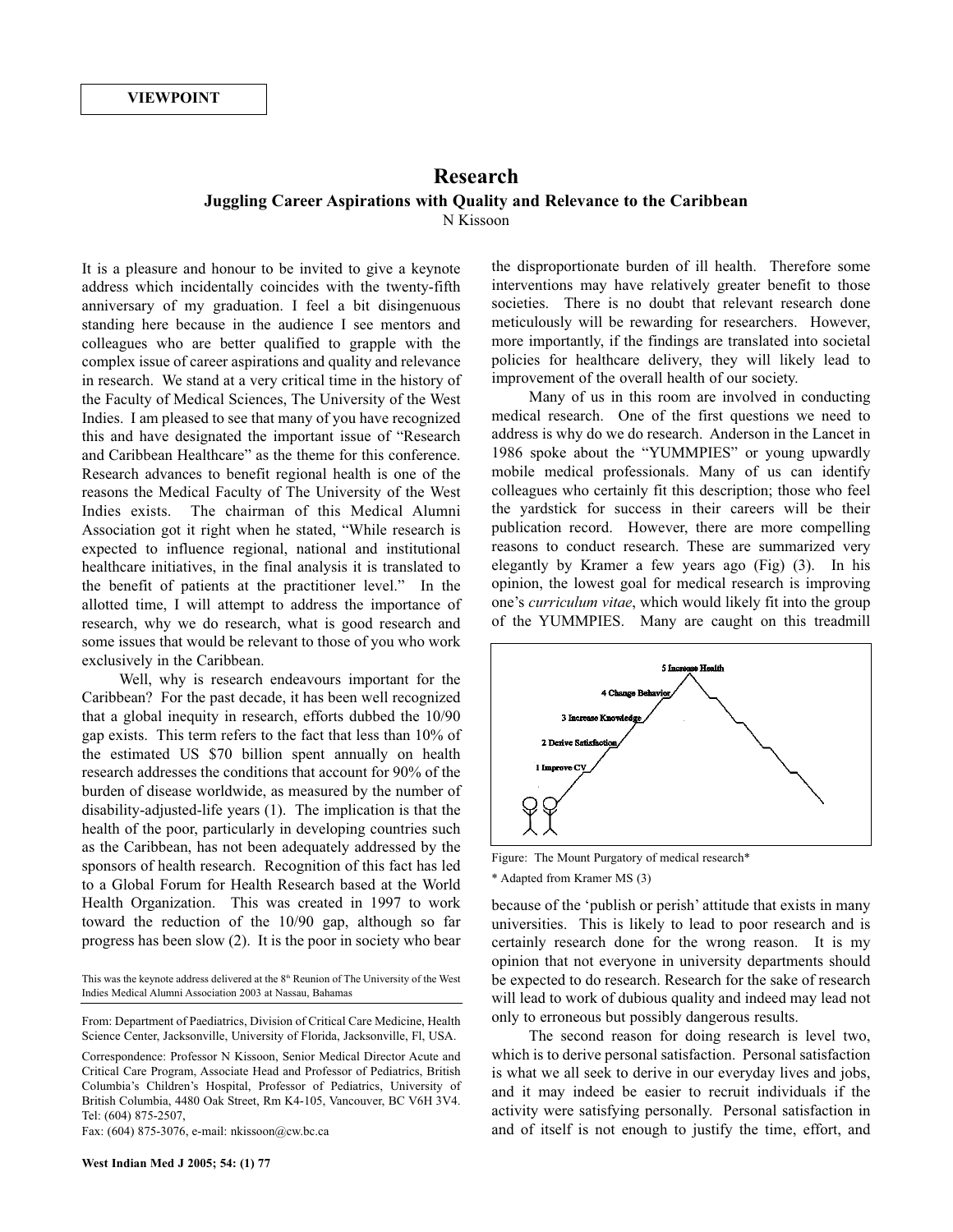money spent in research. A better reason (Level 3) is to increase the level of knowledge. Kramer's opinion, to which I concur, is that while increasing knowledge may indeed be true to some extent (although not entirely true) for mathematics and theoretical physics, we cannot justify taxpayers money and the large expenditures for medical research for the goal of increasing knowledge. In fact, one can argue that even in mathematics and theoretical physics the long-term goal is to lead to useful technology, some which we take for granted in our everyday existence.

A more worthy goal is level four, which is the expectation that research will change other researchers behaviour. This may allow others to conduct their research in an ethical and rigorous manner. However, by and of itself, it will not be of any benefit to society if the questions posed are not relevant, if they are not pursued in a rigorous manner and if the findings are not acted upon and "translated to the benefit of patients at the practitioner level".

Finally, the ultimate goal of research should be improving health of the target population. While this goal may not always be achieved, if we do not aim at improved health, we certainly will never get there. There are many different facets in improving the health of a society, which is a topic for another day. However, judging from my conversations with many of you, it seems that a good starting point in the Caribbean is the promotion of an equitable and affordable healthcare system to stem the ravages of common diseases with significant morbidity and mortality. Promotion of health equity can be achieved by exemplifying the principle of distributive justice, which states, "studies should be designed to obtain knowledge that benefits the class of persons of which the subjects are representative" (4). In fact, research that has great potential to improve health in the Caribbean will not achieve this goal if distributive justice is not applied. As stated by Peter Piot, "the real doublestandard lies not in the way the trials have been conducted but in the inequity in access to medicines in different countries" (5). This has practical relevance to the Caribbean region. The full effect of research is in the use of the knowledge acquired from the data but equally as important to intervene in the healthcare of relevant societies.

The second topic that I would like to address is the issue of the kind of research that we should be doing. The short answer is good research. But what is good research? Good research has several facets. As Altman states, "we need less research, better research and research done for the right reasons" (6). What Altman argues is that if a doctor uses the wrong treatment, either willfully or through ignorance, or uses the right treatment wrongly (such as giving the wrong dose of a drug), most people would agree that such behaviour is unprofessional, arguably unethical and certainly unacceptable. He suggests that we should be appalled when researchers use the wrong technique (either willfully or in ignorance), use the right techniques wrongly, misinterpret their results, report the results selectively, cite literature selectively and draw on unjustified conclusions. Yet these errors are common. We can all agree that general failure to appreciate the basic principles underlying scientific research coupled with the "publish or perish" climate leads to poor research. However, what is good research? Is it basic research or clinical research?

The distinction between basic and clinical research is not as clear-cut as we sometimes think. In fact, the dichotomy of basic and clinical research is rather vague and obtuse and similarly fuzzy as "prospective" and "retrospective" studies. In fact, a perusal of the journal *Clinical Investigation* will make the point forcefully if one tries to separate articles into basic and clinical categories. The dichotomy also implies methodological rigour and importance, the implication being that basic research is conducted with methodological rigour and is important. However, we all know that there can be sloppy research done at the cellular level as well as rigorous population based research. It is apparent to me therefore that thinking in terms of basic and clinical research is confusing and in fact, implies that we have lost sight of the most important reason for research, that of improving healthcare. Neither guarantees quality, neither is necessary for improving health, neither is sufficient for improving health. In fact, there are numerous examples in which we have not understood the fundamental basic mechanisms of disease processes yet have been able to improve health.

From my vantage point in paediatric intensive care, Reyes syndrome comes to mind in that with a dramatic reduction in aspirin use for fever, the syndrome has disappeared completely (7-8). Meanwhile, the basic scientist has lagged behind and to some extent is still trying to unravel the interaction between aspirin and the mitochondria. Other examples are the dramatic decreases in pulmonary infectious diseases worldwide with the improvement in nutrition and sanitation such that water and food borne diseases have decreased even before the organisms have been identified. In addition, more close to the Caribbean, sickle cell is a good example where we have known the molecular defect involved for over a quarter century, but any reduction in morbidity and mortality achieved has been the result of screening programmes and the use of prophylactic penicillin (9) and pneumococcal vaccine (10) and *Haemophilus influenzae* vaccines (11-12) to prevent overwhelming sepsis. There is no doubt that laboratory based research such as the development of surfactant vaccines and antiviral drugs has contributed greatly to health. What is important to recognize is that we need all research from bench to large scale epidemiological studies. The point is that research is multifaceted with a single goal: improvement of healthcare.

If the division of basic versus clinical is not helpful, then how do we clarify research? Kramer suggests two helpful dichotomies (Table), whether or not research is potentially useful (its potential to improve health) or whether or not it is methodologically rigorous (3). This dichotomy is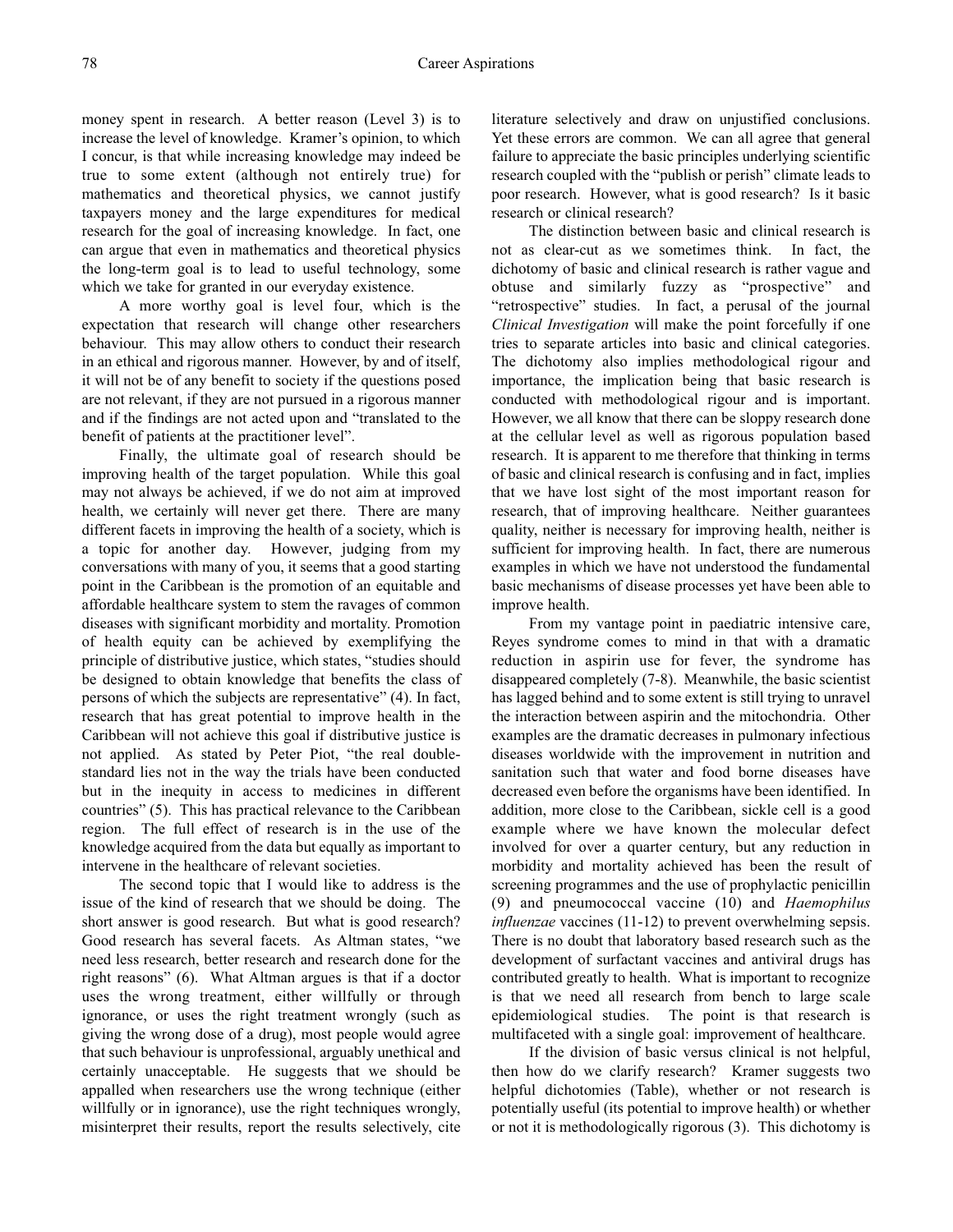useful because it is a powerful reminder of what our ultimate research aims should be. Inevitably in the Caribbean, I would contend that one's research should address health issues facing a large segment of the population and associated with substantial morbidity or mortality. The second dichotomy is whether or not the research is methodologically rigorous. This indeed is a topic for another day, however, much has been written of research methodologies and their appropriate approach to particular questions. Suffice it to say that research is a team effort. We need consultants with expertise in research methodologies and biostatistical techniques to provide the expertise the clinician may lack. The situation is not dissimilar to the approach to a patient with complex pathology in clinical medicine

Based on the two dichotomies (Table) one can come up with a meaningful classification. Research in cell '*A'* is both useful and rigorous and therefore should be designed, funded, published and acted upon. In cell '*B'*, the research is rigorous but not very useful. Many of you can find examples of studies in this category such as the study of cystic fibrosis in the Caribbean population or whether the lack of potable water leads to diseases. Such rigorous research in the pursuit of trivial questions is a waste. It is a waste of talent and resources; however, the researchers may be convinced to pursue more fruitful endeavours. Cell '*C'* represents nonrigorous methods applied to potentially useful research questions. An example in the Caribbean would be a study on methods to control blood sugar in diabetics without looking at socio-economic factors such as diet, lack of exercise and regional myths. While the question of control is very important, the methods do not enable the researchers to address the question fully. It is possible that these researchers with assistance in developing a sound protocol may be able to answer these questions more fully and hence should be encouraged. Cell '*D*' on the other hand, represents the worst of both worlds: non-rigorous methods applied to non-useful questions. This type of research is a total waste of time, effort and money, and should be discouraged.

Before discussing the barriers to research, I would like to spend a few minutes to explore the ethics of research, especially as it applies to developing countries. An ethicsbased approach to clinical research has to incorporate epidemiological methods that respect the particular needs and characteristics of the population that is involved in the study (13-14). In brief, investigators would need to address the impact of the research on the individual, the difficulty in establishing an acceptable balance of risks and benefits given higher morbidity in impoverished populations and the obstacles encountered in obtaining a valid informed consent (15-16). We need to define the acceptable balance of risk and benefits in that the degree to which an individual stands to benefit from a particular experimental intervention depends on the risk of death and disability resulting from the illness to which the intervention is targeted. This is indeed a tricky

Table: A Classification of Medical Research\* Adapted from Kramer MS (3)

|              | <b>Useful</b> | <b>Not Useful</b> |  |
|--------------|---------------|-------------------|--|
| Rigorous     | А             | b                 |  |
| Not Rigorous | C             | d                 |  |

one. Guidelines need to be developed. It is tricky because given the higher incidence of adverse outcomes of infectious disease and nutritional deficiencies in impoverished regions, some interventions may have relatively greater benefits for the participants in these settings (*ie* zinc supplementation to reduce the incidence of pneumonia) (17). Therefore, a higher level of risk may be deemed acceptable if the overall riskbenefit ratio remains unchanged or improved. It is important that the investigators do all that is possible to identify, minimize and articulate any actual or potential significant risk to the research subjects. Articulation of risk must not be influenced by potential benefits to the investigators, their institutions or study sponsors.

I would like to address some of the barriers to research. It is often argued that clinicians should be more actively involved in research and that lack of involvement is due to shortage of time and funds. This may be partly true. More importantly, however, but a less obvious constraint is the differences of the philosophical foundations of clinical practice and research. Researchers must strive to abolish uncertainty, be unwaveringly committed to truth and rid of all bias. Clinicians in contrast must frequently manage patients in the absence of certainty, handle truth creatively and as part of professional obligations be willing to be biased on the patient's behalf (18). Other perceived barriers to research may be the issue of being too busy and overburdened by the demands of patients with no time left for research. This may be true for some, however, many have a fair degree of freedom to organize the working day.

The issue of funding has also been a constant source of frustration. While there is no doubt that some worthy projects are rejected, the number rejected may not be as large as billed. There are many creative ways of obtaining funds, especially in the Caribbean. With the financial assistance of regional governments who are interested in the well being of their citizens, as we heard from the Prime Minister of the Bahamas, there should be government sources of funding for research. We would be successful in convincing others to fund our research only if we have a clear vision of the issues we need to address and articulate these with conviction to others. Other barriers to research have been the lack of training in research and again needs to be addressed within the context of the Caribbean. An infrastructure for training young researchers, to support them in their research endeavours, as has been espoused for the academic paediatrician is relevant to other disciplines and should be considered (19). Other bodies have tackled similar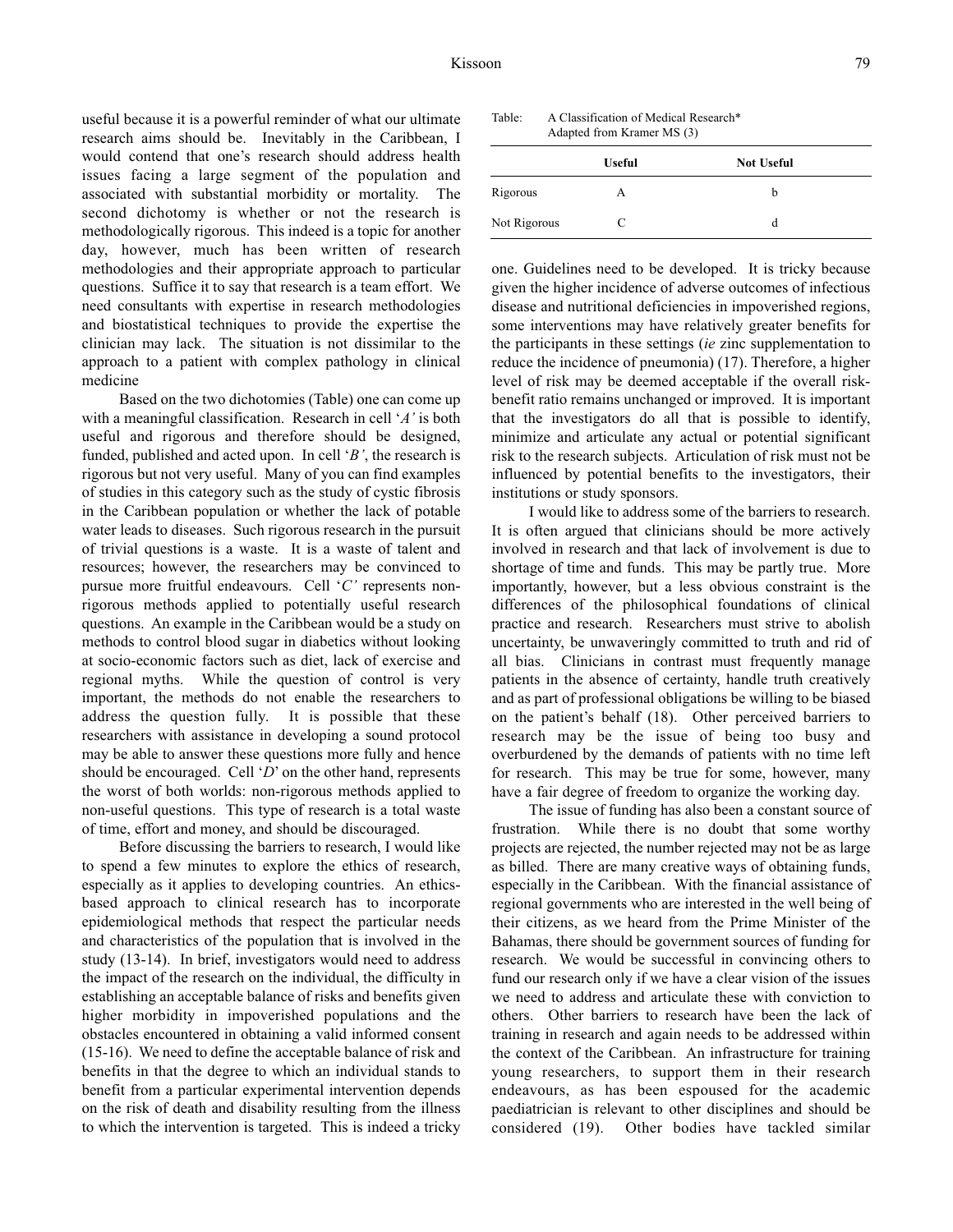constraints and provided models that may be food for thought when designing a system for the Caribbean (20-22).

Another hindrance to research is lack of motivation or being "curiosity-challenged." This may simply be those who are blissfully unaware or unintrigued by research questions, but also those who are hampered by a lack of discipline or lack of ideas and flit like butterflies from one intriguing notion to the next, never settling down to the tedious but crucial task of organizing the logistics of finding answers. Another issue that may hamper research is the experts. While mentors need to be experts, they should be flexible and foster enthusiasm and sometimes offer support and encouragement to tackle important questions that may not totally interest them. Experts can be a double edged sword, as evidenced by the predictions of experts such "X-rays are a hoax" (Lord Calvin, physicist, circa 1900), "the cloning of mammals is biologically impossible" (J McCracken, Science 1984), and "there is no reason for any individual to have a computer in the home" (Ken Olsen, President of Digital Entertainment Corp, 1997).

Other barriers to research may be the drudgery associated with research when compared to clinical medicine. Clinical care is usually associated with rewards at many levels from patients, families and co-workers while research may be drudgery and is associated with rejection at many levels. That rejection is a fact in the life of researchers is highlighted by the facetious review of Columbus' proposal for his journey. It has been stated that his proposal would be rejected based on the following: "The entire basis of the proposal rests on the thesis, as yet unproven, that the world is round. Disapproval is recommended based on the lack of scientific merit. The aims… are certainly laudable but the rather naïve approach reflects a serious lack of academic research experience and training."

Finally, I would like to end on some of my research endeavours addressing the role of nitric oxide in lung disease that may be relevant to the Caribbean. As many would know, nitric oxide is a gas that serves numerous biological functions and in fact was designated the Molecule of the Year by *Science* in 1992. It is produced from L-arginine that is converted to citruline and nitric oxide, a reaction catalyzed by three nitric oxide synthase enzymes: NOS I (neuronal), NOS II (inducible) and NOS III (epithelial). Nitric oxide in the lung acts as a vasodilator, neurotransmitter and a bronchodilator. However, nitric oxide when induced by asthmatic inflammation produces large amounts of mucus, induces capillary leakage and inflammation leading to the characteristic symptoms of asthma. As a result of its recognition, as a marker of inflammation and the fact that it can be measured in exhaled air, we embarked on a series of experiments to further refine the methodology in measuring nitric oxide in exhaled air. Based on our studies (23-25) and that of others, the American Thoracic Society, American Lung Association and the European Respiratory Society developed guidelines for measuring nitric oxide in children and adults (26-27).

Based on the ability now to measure inflammation in asthma, we have conducted a series of experiments which in the interest of time I will keep very brief. We have found that exhaled nitric oxide reflects asthma severity and asthma control and may be used to monitor disease activity, the need for steroid therapy and compliance to steroids (28). More recently, we have also found that monteleukast has antiinflammatory properties as judged by exhaled nitric oxide in asthma in patients with a specific LTC<sub>4</sub> synthase  $A_{-444}C$ polymorphism (29).

Equally relevant to the Caribbean are investigations looking at the level of exhaled nitric oxide in acute chest syndrome of sickle cell disease. Acute chest syndrome is a common cause of incapacitating pulmonary sequelae and may result in 25% of premature deaths in patients with sickle cell disease. Nitric oxide derangements are implicated in acute chest syndrome in that these patients during their acute phase may be hypermetabolic and have decreased serum arginine and increased nitric oxide metabolites. Indeed, inhaled nitric oxide has been therapeutic in acute chest syndrome (30). Moreover, as many of you would recognize, there are individuals with sickle cell disease who have recurrent acute chest syndrome while others do not. This suggested to us that there might be a genetic explanation likely: nitric oxide synthase polymorphisms. We therefore conducted a series of experiments and found that those with a specific polymorphism of the NOS I gene were more prone to acute chest syndrome (31). We concluded that exhaled nitric oxide is a sensitive marker of individuals prone to acute chest syndrome. Genetic analysis and prospective identification may be possible and lead to therapeutic interventions for this disease. We therefore feel that this research would be of benefit to those affected with this disease in the Caribbean.

Finally friends, it has indeed been a pleasure to share some of my thoughts on research. I am very grateful for the opportunity and look forward to research endeavours in the Caribbean. Judging from my own career, there will be tough times, but I would like to close with a quotation of James Watson, who stated, "Moving forward may not be for the faint of heart. But if the next century witnesses failure, let it be because our science is not yet up to the job, not because we do not have the courage to make less random the sometimes most unfair courses of human evolution." Watson was referring to the genome project; however, his sentiment is applicable to all research. My final thoughts are that we should have the courage to pursue answers to questions that would be beneficial to the Caribbean region and to relieve the burden of illnesses that befalls our people. Once again, thank you very much for this opportunity.